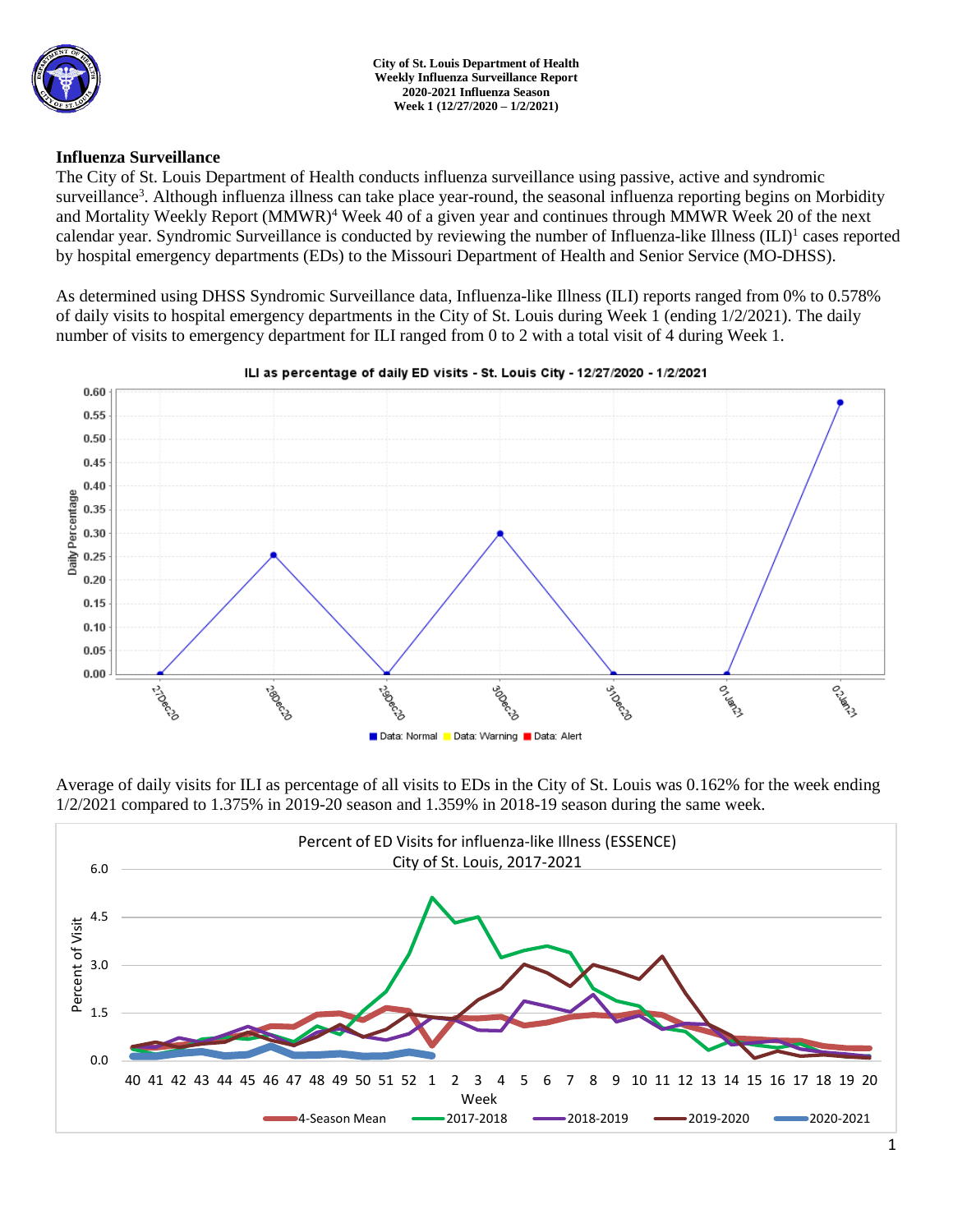

Passive Surveillance is conducted through reporting of confirmed influenza cases<sup>2</sup> from various surveillance sites like hospitals, offices of healthcare providers, and laboratories. As of the current influenza season, for the week ending 1/2/2021, there have been 4 cases of Influenza A and 7 cases of Influenza B for a total of 11 influenza cases from the city of St. Louis. Influenza A accounted for 36% and influenza B accounted for 64% of total influenza cases. The data of the latest weeks is provisional and is subject to change in the following weeks.

## **Table 1: Number of Laboratory Positive Influenza Cases by Influenza Type**

| Influenza Type              | Week 50<br>$(12/6/2020 -$<br>12/12/2020) | Week 51<br>$(12/13/2020 -$<br>12/19/2020) | Week 52<br>$(12/20/2020 -$<br>12/26/2020) | Week 1<br>$(12/27/2020 -$<br>1/2/2020 | 2020-2021*<br>Season-to-Date | Percentage |
|-----------------------------|------------------------------------------|-------------------------------------------|-------------------------------------------|---------------------------------------|------------------------------|------------|
| Influenza A                 | 0                                        |                                           |                                           |                                       |                              | 36%        |
| Influenza B                 | 0                                        |                                           | 0                                         |                                       |                              | 64%        |
| Influenza unknown / Untyped | 0                                        |                                           | 0                                         |                                       |                              | 0%         |
| <b>Total</b>                | 0                                        |                                           |                                           |                                       | 11                           | 100%       |

# **Table 2: Number of Laboratory Confirmed Influenza Cases by Age Group**

| <b>Age Group</b> | Week 50<br>$(12/6/2020 -$<br>12/12/2020) | Week 51<br>$(12/13/2020 -$<br>12/19/2020)) | Week 52<br>$(12/20/2020 -$<br>12/26/2020) | Week 1<br>$(12/27/2020 -$<br>1/2/2020 | 2020-2021*<br>Season-to-Date | Percentage |
|------------------|------------------------------------------|--------------------------------------------|-------------------------------------------|---------------------------------------|------------------------------|------------|
| 0 to 4 years     | 0                                        | 0                                          | 0                                         | 0                                     | O                            | 0%         |
| 5 to 14 years    | 0                                        | 0                                          |                                           | 0                                     |                              | 18%        |
| 15 to 24 years   | 0                                        | 0                                          | 0                                         | 0                                     |                              | 9%         |
| 25 to 49 years   | 0                                        | O                                          | 0                                         |                                       | 4                            | 36%        |
| 50 to 64 years   | 0                                        |                                            | 0                                         | 0                                     |                              | 18%        |
| 65+ years        | 0                                        | O                                          | 0                                         |                                       |                              | 18%        |
| <b>Total</b>     |                                          |                                            |                                           |                                       | 11                           | 100%       |

# **Table 3: Number of Laboratory Confirmed Influenza Cases by Age Group and Type**

For Cases Reported between 09/27/2020 and 1/2/2021

| <b>Age Group</b> | <b>Type A</b> |      | <b>Type B</b> |      | <b>Unknown Type</b> |   | <b>Total</b> |      |
|------------------|---------------|------|---------------|------|---------------------|---|--------------|------|
|                  | n             | %    | n             | %    | n.                  | % | n            | %    |
| 0 to 4 years     |               | 0.0  |               | 0.0  |                     |   |              | 0.0  |
| 5 to 14 years    |               | 50.0 |               | 0.0  |                     |   |              | 18.2 |
| 15 to 24 years   |               | 0.0  |               | 14.3 |                     |   |              | 9.1  |
| 25 to 49 years   |               | 0.0  | 4             | 57.1 |                     |   |              | 36.4 |
| 50 to 64 years   |               | 25.0 |               | 14.3 |                     |   |              | 18.2 |
| 65+ years        |               | 25.0 |               | 14.3 |                     |   |              | 18.2 |
| Total            |               |      |               |      |                     |   | 11           |      |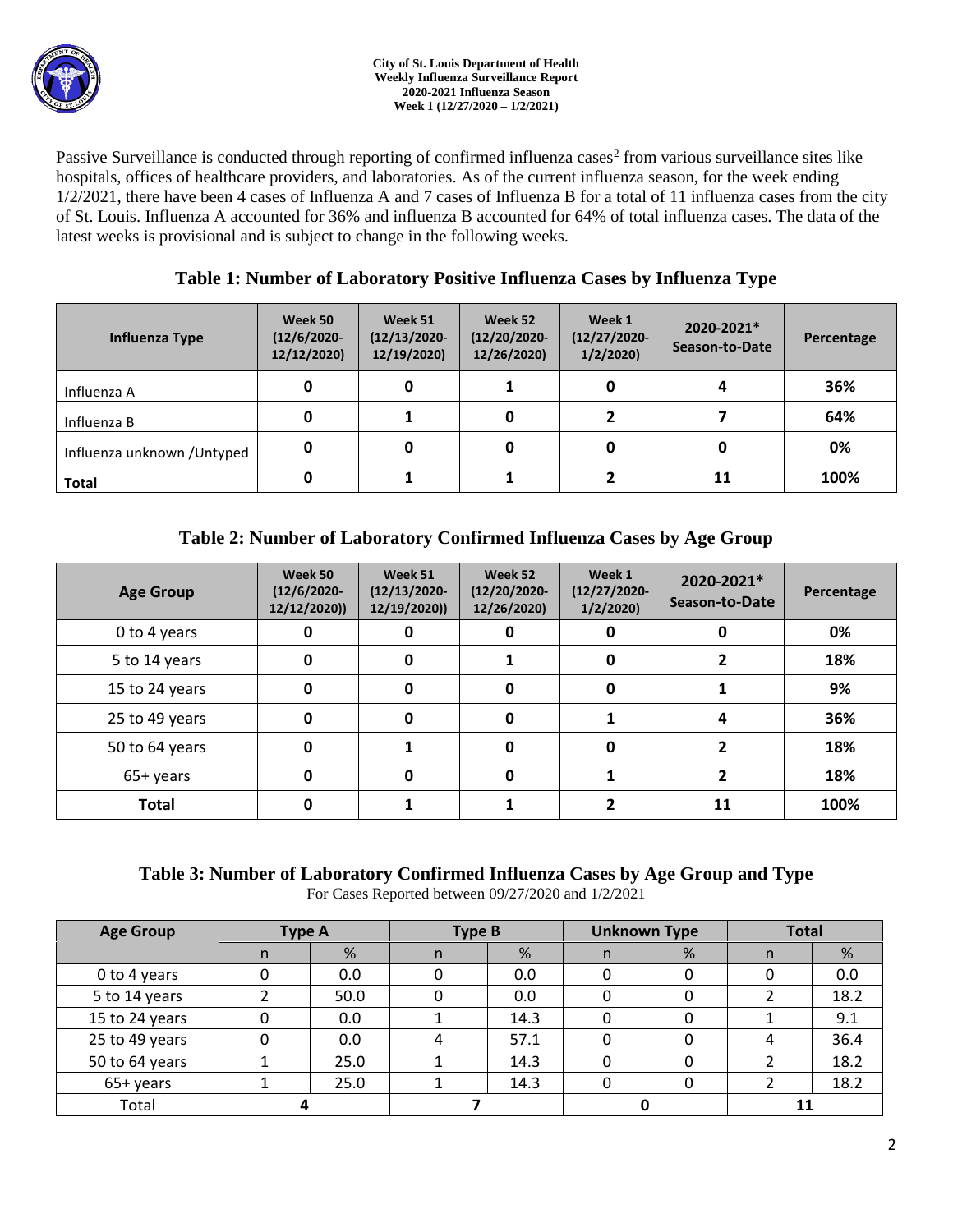

| <b>Previous</b>                                                                              |                                                                           |                      |                                            |           |                                                            | 4-Season           | 4-Season                                            |  |  |  |
|----------------------------------------------------------------------------------------------|---------------------------------------------------------------------------|----------------------|--------------------------------------------|-----------|------------------------------------------------------------|--------------------|-----------------------------------------------------|--|--|--|
| <b>Seasons</b>                                                                               | 2016-2017                                                                 | 2017-2018            | 2018-2019                                  | 2019-2020 | 2020-2021                                                  | <b>Mean</b>        | <b>Median</b>                                       |  |  |  |
| Week 50                                                                                      | 15                                                                        | 92                   | 24                                         | 16        | $\mathbf 0$                                                | 37                 | 20                                                  |  |  |  |
| Week 51                                                                                      | 28                                                                        | 288                  | 39                                         | 18        | $\mathbf{1}$                                               | 93                 | 34                                                  |  |  |  |
| Week 52                                                                                      | 123                                                                       | 530                  | 71                                         | 36        | $\mathbf{1}$                                               | 190                | 97                                                  |  |  |  |
| Week 53                                                                                      | 80                                                                        | 699                  | 69                                         | 32        | $\overline{2}$                                             | 220                | 75                                                  |  |  |  |
|                                                                                              |                                                                           |                      |                                            |           |                                                            |                    |                                                     |  |  |  |
|                                                                                              | Laboratory Confirmed Cases of Influenza                                   |                      |                                            |           |                                                            |                    |                                                     |  |  |  |
|                                                                                              |                                                                           |                      |                                            |           | City of St. Louis, 2020-21, Compared to Previous 4 Seasons |                    |                                                     |  |  |  |
| 800                                                                                          |                                                                           |                      |                                            |           |                                                            |                    |                                                     |  |  |  |
|                                                                                              |                                                                           |                      |                                            |           |                                                            |                    |                                                     |  |  |  |
| 600                                                                                          |                                                                           |                      |                                            |           |                                                            |                    |                                                     |  |  |  |
|                                                                                              |                                                                           |                      |                                            |           |                                                            |                    |                                                     |  |  |  |
| Counts<br>400                                                                                |                                                                           |                      |                                            |           |                                                            |                    |                                                     |  |  |  |
|                                                                                              |                                                                           |                      |                                            |           |                                                            |                    |                                                     |  |  |  |
|                                                                                              |                                                                           |                      |                                            |           |                                                            |                    |                                                     |  |  |  |
|                                                                                              | 200                                                                       |                      |                                            |           |                                                            |                    |                                                     |  |  |  |
|                                                                                              |                                                                           |                      |                                            |           |                                                            |                    |                                                     |  |  |  |
| 0<br>$\Theta$                                                                                | $\overline{4}$<br>$\overline{4}$<br>$\overline{4}$<br>42<br>$\frac{3}{4}$ | 48<br>49<br>46<br>47 | 50<br>52<br>51<br>$\overline{\phantom{0}}$ | ဖ         | ∞<br>ഗ<br>$\overline{a}$<br>금                              | $\frac{6}{1}$<br>끔 | $\frac{8}{18}$<br>$\overline{1}9$<br>20<br>F<br>- 김 |  |  |  |
| CDC week<br>$-2019-2020$<br>■2020-2021<br>■4-Season Mean<br>$-2017 - 2018$<br>$-2018 - 2019$ |                                                                           |                      |                                            |           |                                                            |                    |                                                     |  |  |  |

## **Table 4: Total Number of Laboratory Confirmed Influenza Cases Through Previous 4 Seasons**

## **City of St. Louis Influenza Outbreaks:**

During the week ending 1/2/2021, there have been no outbreaks of influenza reported to the City of St. Louis Department of Health.